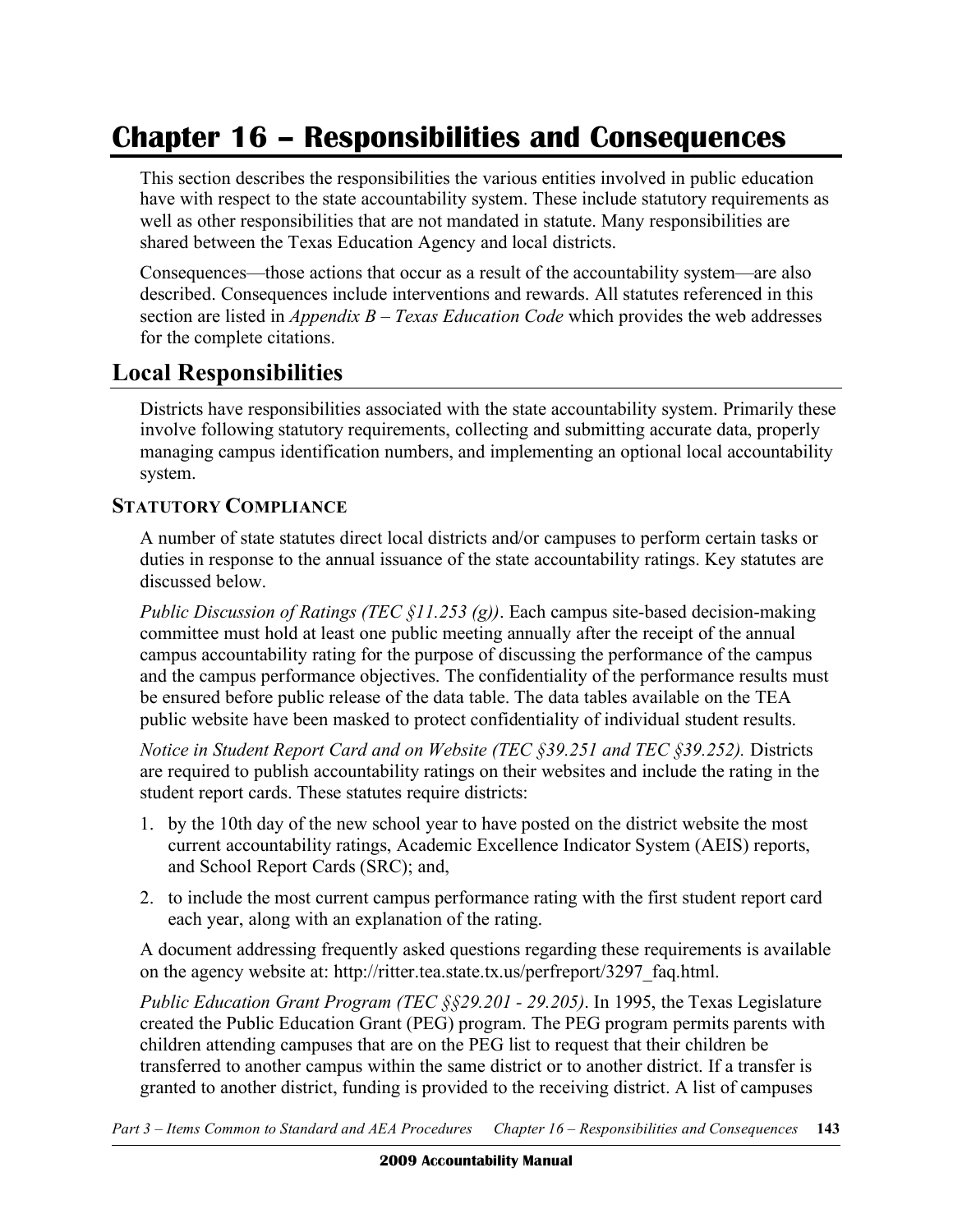identified under the PEG criteria is generated and transmitted to districts annually. By February 1 following the release of the list, districts must notify each parent of a student assigned to attend a campus on the PEG list. For more information on the PEG program, please refer to *PEG Frequently Asked Questions,* available at http://ritter.tea.state.tx.us/perfreport/peg\_faq.html.

 *Actions Required Due to Low Ratings or Low Accreditation Statuses (TEC §§39.071, 39.116, 39.131-39.132, 39.1322-39.1324, 39.1327, 39.133, 39.1331, 39.134-39.136, 39.302).*  Districts with *Academically Unacceptable* ratings (campus or district) or *Accredited Probation/Accredited Warned* accreditation statuses will be required to follow directives from the commissioner designed to remedy the identified concerns. Requirements will vary depending on the circumstances for each individual district. Commissioner of Education rules that define the implementation details of these statutes are available on the website for the TEA Division of Program Monitoring and Interventions, at

 http://ritter.tea.state.tx.us/pmi/, and on the TEA Accreditation Status website at http://ritter.tea.state.tx.us/accredstatus/.

#### **ACCURATE DATA**

 Accurate data is critical to the credibility of the ratings system. Responsibility for the quality of data used for the indicators that determine campus and district ratings rests with local districts. The system depends on the responsible submission and collection of assessment and Public Education Information Management System (PEIMS) information by local school districts. Procedures for assuring test security have long been in place; however, beginning with spring 2008 testing, additional requirements were implemented that district personnel must fulfill.

## **CAMPUS IDENTIFICATION NUMBERS**

 In a given year, districts may need to change, delete, or add one or more of their campus identification numbers, the unique 9-digit county-district-campus number (CDC), due to closing old schools, opening new schools, or changing the grades or populations served by an existing school. Unintended consequences can occur when districts "recycle" campus ID numbers. Because two-year performance changes are a component of the accountability system, and merging prior year files with current year files is driven by campus identification numbers, comparisons may be inappropriate when a campus configuration has changed. The following example illustrates this situation:

 *Example:* A campus served grades 7 and 8 in 2008, but in 2009, serves as a 6th grade center. The district did not request a new campus number for the new configuration. Instead, the same identifying number used in 2008 was maintained (recycled). Therefore, in 2009, grade 6 performance on the assessments will be compared to prior year grade 7 and 8 performance. Also, any dropouts reported for the campus for 2007-08 will be subject to evaluation for the 2009 accountability rating for the 6th grade center.

 Whether or not to change a campus number is, in most cases, a local decision. However, districts should exercise caution when either requesting new numbers or continuing to use existing numbers when the student population or the grades offered change significantly. Districts are strongly encouraged to request new campus numbers when school organizational configurations change dramatically.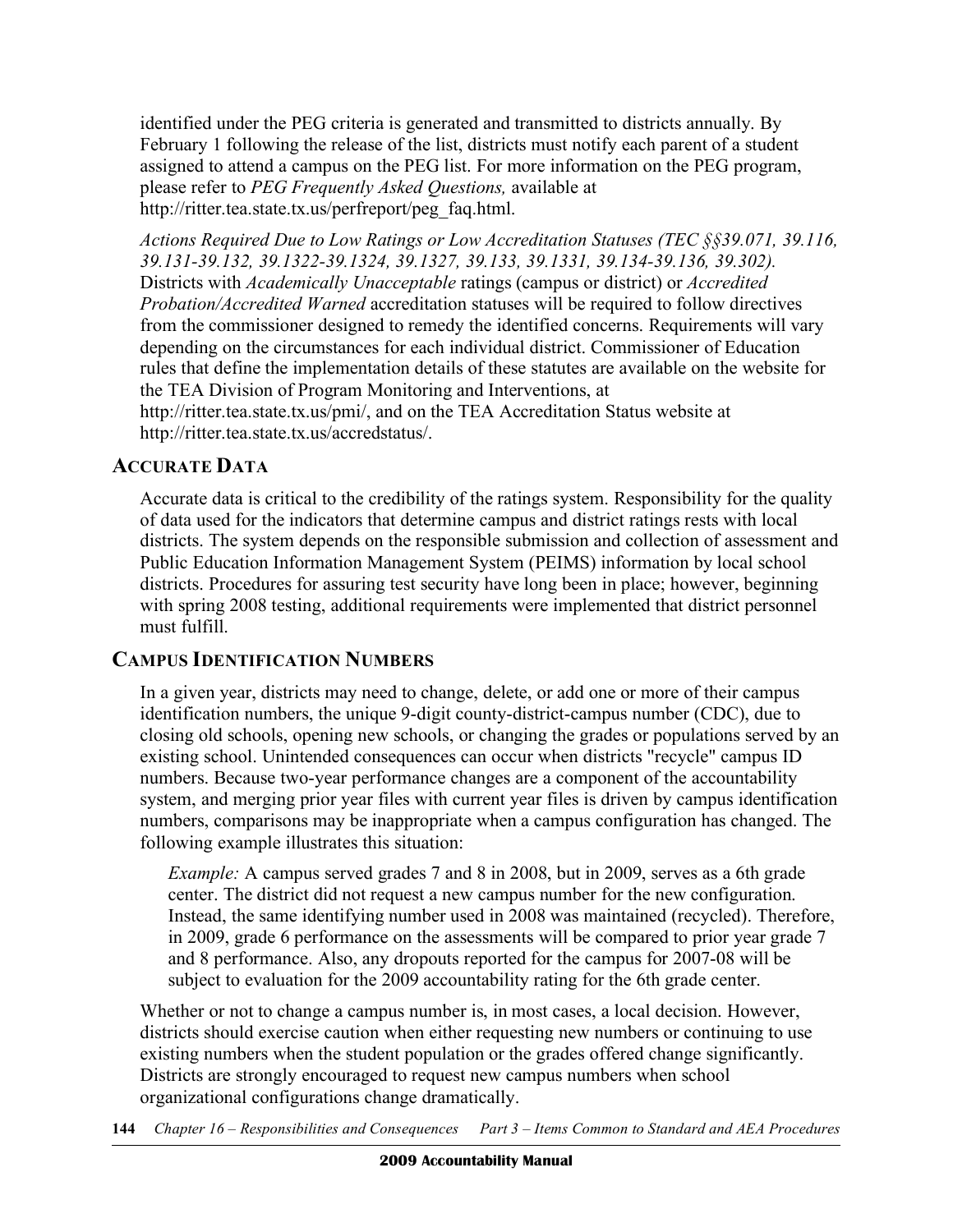TEA policy requires school districts and charters to request campus number changes of existing campuses for the current school year by October 1 to ensure time for processing before the PEIMS fall snapshot date in late October. Changes for a subsequent school year will not be processed before November 1. This policy does not apply to new active campuses opening mid-year or to campuses under construction.

 School districts and charters must receive TEA approval to change the campus number of a campus rated *Academically Unacceptable* or *AEA: Academically Unacceptable*. The determination of whether or not accountability ratings histories will be linked to new campus numbers will be made at the time the new numbers are approved so that districts are aware of the accountability consequences of changing campus numbers.

 Although the ratings history may be linked across campus numbers for purposes of determining consecutive years of *Academically Unacceptable* ratings, data will not be linked across campus numbers. This includes PEIMS data, assessment data, and accountability indicators that draw on those data. Campuses with new campus numbers cannot take advantage of Required Improvement provisions of the accountability system to gate up to higher ratings the first year under a new number. Therefore, changing a campus number under these circumstances can be to the disadvantage of an *Academically Unacceptable*  campus. This should be considered by districts and charters when requesting campus number changes for *Academically Unacceptable* campuses. In the rare circumstance where a charter district receives a new district number, the ratings history is also linked while the data are not linked across the district numbers.

 Analysis to screen for the inappropriate use of campus numbers is part of *System Safeguards,*  described below. TEA can assist in establishing new or retiring old campus numbers. For TEA contact information, see *Appendix G – Contacts.* 

## **COMPLEMENTARY LOCAL ACCOUNTABILITY SYSTEMS**

 Although the statewide accountability system has been designed to address the guiding principles articulated in the *Introduction*, it is not a comprehensive system of performance evaluation. Communities across Texas have varied needs and goals for the school districts educating their students. Local systems of accountability can best address those priorities.

 Districts are encouraged to develop their own complementary local accountability systems to plan for continued student performance improvement. Such systems are entirely voluntary and for local use only. Performance on locally-defined indicators does not affect the ratings determined through the statewide system.

Examples of locally-defined indicators include:

- level of parent participation;
- progress on locally administered assessments;
- progress on goals identified by campus improvement plans;
- progress compared to other campuses in the district;
- progress on professional development goals; and
- school safety measures.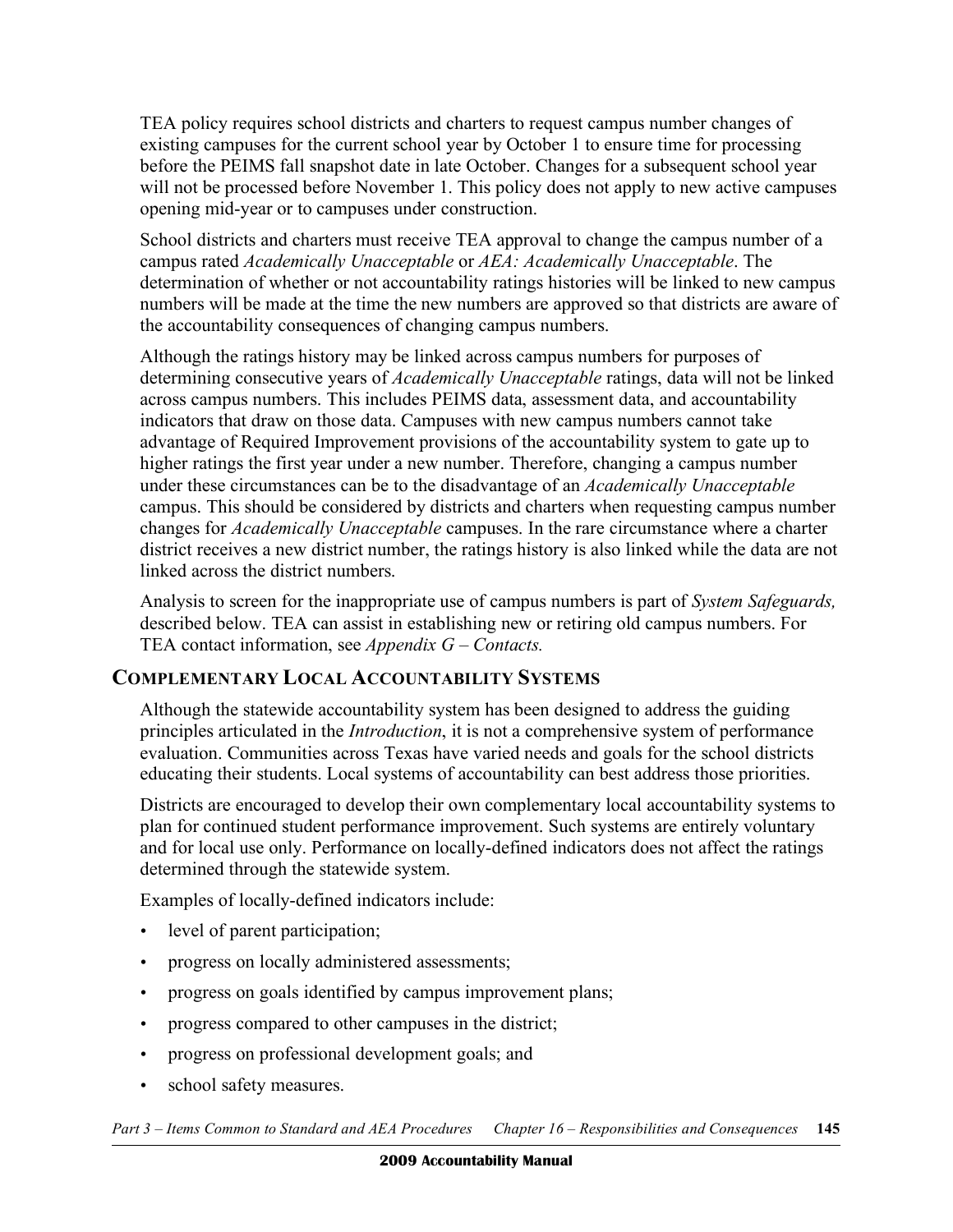As a different approach, districts may choose to expand the state-designated accountability ratings. For example, they may wish to further differentiate among campuses rated  *Academically Acceptable* or *AEA: Academically Acceptable.* 

 A third approach might be to examine those base indicators, both currently in use and planned for implementation, that fall short of local expectations. Additional performance measures could be constructed to track efforts to improve performance in those areas.

 Regardless of the strategy chosen, local accountability systems should be designed to serve the needs of the local community and to improve performance for all students.

# **State Responsibilities**

 The Texas Education Agency also has responsibilities associated with the state accountability system. As is true for districts, TEA must follow statutory requirements related to the implementation of the accountability system. In addition, TEA applies a variety of system safeguards to ensure the integrity of the system. Finally, TEA is charged with taking actions to intervene when conditions warrant. The agency may also offer certain exemptions to districts when excellent performance is attained.

## **SYSTEM SAFEGUARDS**

 System safeguards are those activities conducted by TEA to ensure the integrity of the system. These help protect the system from purposeful manipulation as well as from the use of data of such poor quality—whether intentional or not—that no reliable rating can be determined.

 *Campus Number Tracking*. *Academically Unacceptable* ratings received for the same campus under two different campus numbers may be considered to be consecutive years of *Academically Unacceptable* ratings for accountability interventions and sanctions.

 *Data Validation*. The Performance-Based Monitoring (PBM) system is a comprehensive system designed to improve student performance and program effectiveness. The PBM system, like the state accountability rating system, is data-driven; therefore, the integrity of the data used is critical. To ensure data integrity, the PBM system includes annual data validation analyses. Data validation analyses use several different indicators to examine district leaver and dropout data, student assessment data, and discipline data. The process districts must engage in to either validate the accuracy of their data or determine that erroneous data were collected and/or submitted is fundamental to the integrity of all the agency's evaluation systems. For more information, see the Data Validation Manuals on the PBM website at http://ritter.tea.state.tx.us/pbm/DIManuals.html/.

 *Test Security.* As part of ongoing efforts to improve security measures surrounding the assessment program, TEA has a comprehensive 14-point plan to assure parents, students, and the public that test results are meaningful and valid. Several aspects of the plan were implemented with the spring 2008 administrations, while other measures will be instituted over the next few years. Among other measures, districts are required to implement seating charts during all administrations, students testing in grades 9, 10, and exit level are required to sign an honor statement immediately prior to taking TAKS; and, districts are required to maintain test security materials for five years.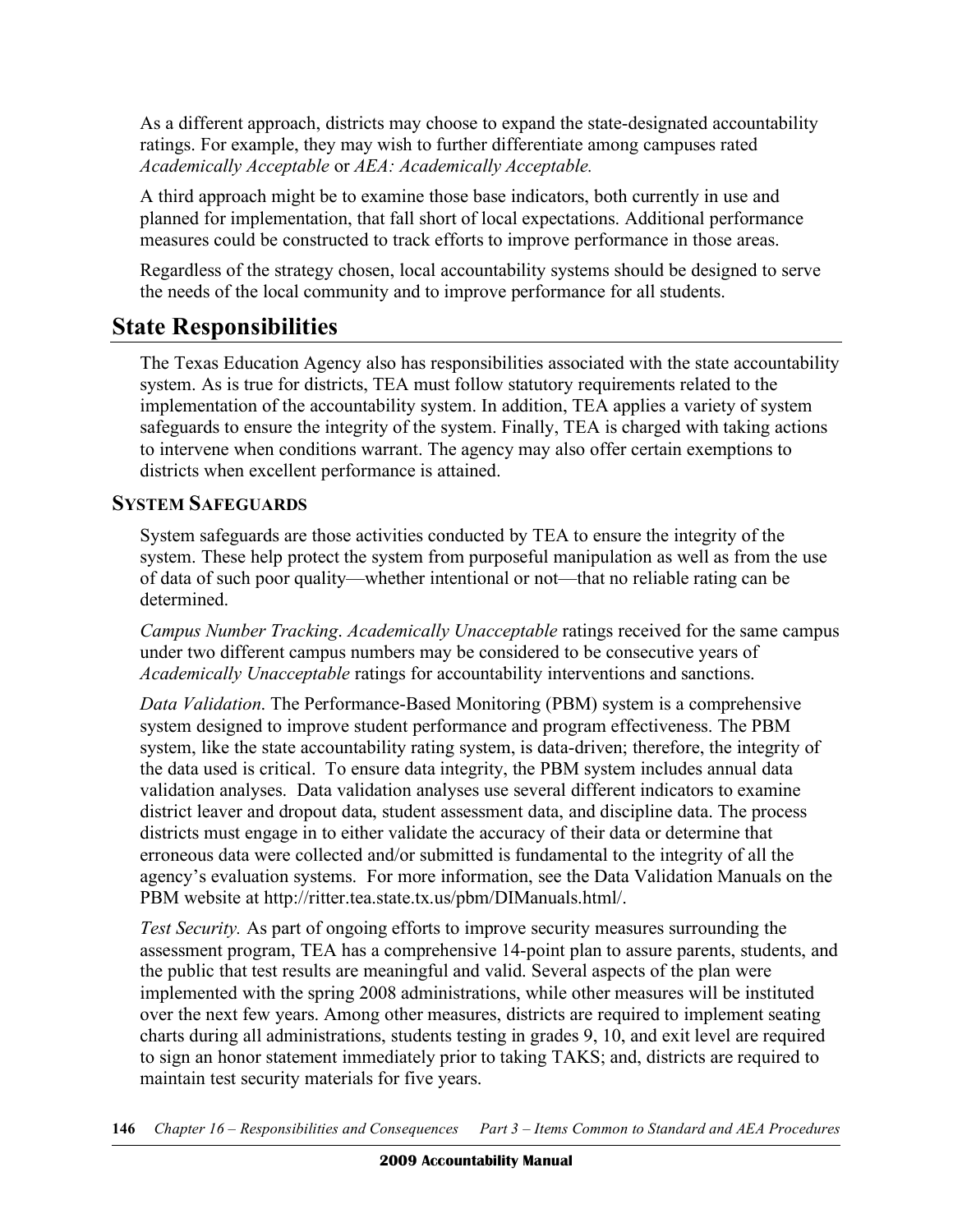*Not Rated: Data Integrity Issues*. A rating can be changed to *Not Rated: Data Integrity Issues*. This rating is used in the rare situation where the accuracy and/or integrity of performance results have been compromised, and it is not possible to assign a rating based on the evaluation of performance. This label may be assigned temporarily pending an on-site investigation, or may be assigned as the final rating label for the year. This rating label is not equivalent to an *Academically Unacceptable* rating, though the Commissioner of Education has the authority to lower a rating or assign an *Academically Unacceptable* rating due to data quality issues*.* All districts and campuses with a final rating label of *Not Rated: Data Integrity Issues* are automatically subject to desk audits the following year.

 System safeguard activities can occur either before or after the ratings release. Sanctions can be imposed at any time. To the extent possible, ratings for the year are finalized when updated ratings are released following the resolution of appeals (in 2009 the update is scheduled for late October 2009). A rating change resulting from an imposed sanction will stand as the final rating for the year.

## **PUBLIC EDUCATION GRANT PROGRAM CAMPUS LISTS**

 TEA is responsible for annually producing the list of campuses identified under the PEG criteria. By December 2009 the list of 2010-11 PEG campuses will be transmitted. This list will identify campuses at which 50 percent or more of the students did not pass TAKS in any two of the preceding three years (2007, 2008, or 2009) **or** that were rated *Academically Unacceptable* in any one of the preceding three years (2007, 2008, or 2009).

 For more information on the PEG program, please refer to *PEG Frequently Asked Questions,*  available at http://ritter.tea.state.tx.us/perfreport/peg\_faq.html.

## **DISTRICT ACCREDITATION STATUS**

 Texas Education Code §39.071 requires the Commissioner of Education to determine an accreditation status for districts and charters. Accreditation statuses were first assigned to districts under this statute in 2007. To determine accreditation status and sanctions, TEA takes into account the district's state accountability rating and its financial accountability rating. There are other factors that may be considered in the determination of accreditation status. These include, but are not limited to, the integrity of assessment or financial data used to measure performance, the reporting of PEIMS data, and serious or persistent deficiencies in programs monitored in the Performance-Based Monitoring Analysis System. Accreditation status can also be lowered as a result of data integrity issues or as a result of special accreditation investigations. The four possible accreditation statuses are: *Accredited*, *Accredited-Warned*, *Accredited-Probation*, and *Not Accredited-Revoked*.

 Rules that define the procedures for determining a district's accreditation status are available on the TEA website at http://www.tea.state.tx.us/rules/home/ or on the TEA Accreditation Status website. The 2008-09 accreditation statuses for all districts and charters in Texas were issued in March 2009 and are posted at the TEA Accreditation Status website at http://ritter.tea.state.tx.us/accredstatus/.

# **Consequences**

 Actions that occur as a result of the accountability system are described in this section. They include interventions and rewards.

 *Part 3 – Items Common to Standard and AEA Procedures Chapter 16 – Responsibilities and Consequences* **147**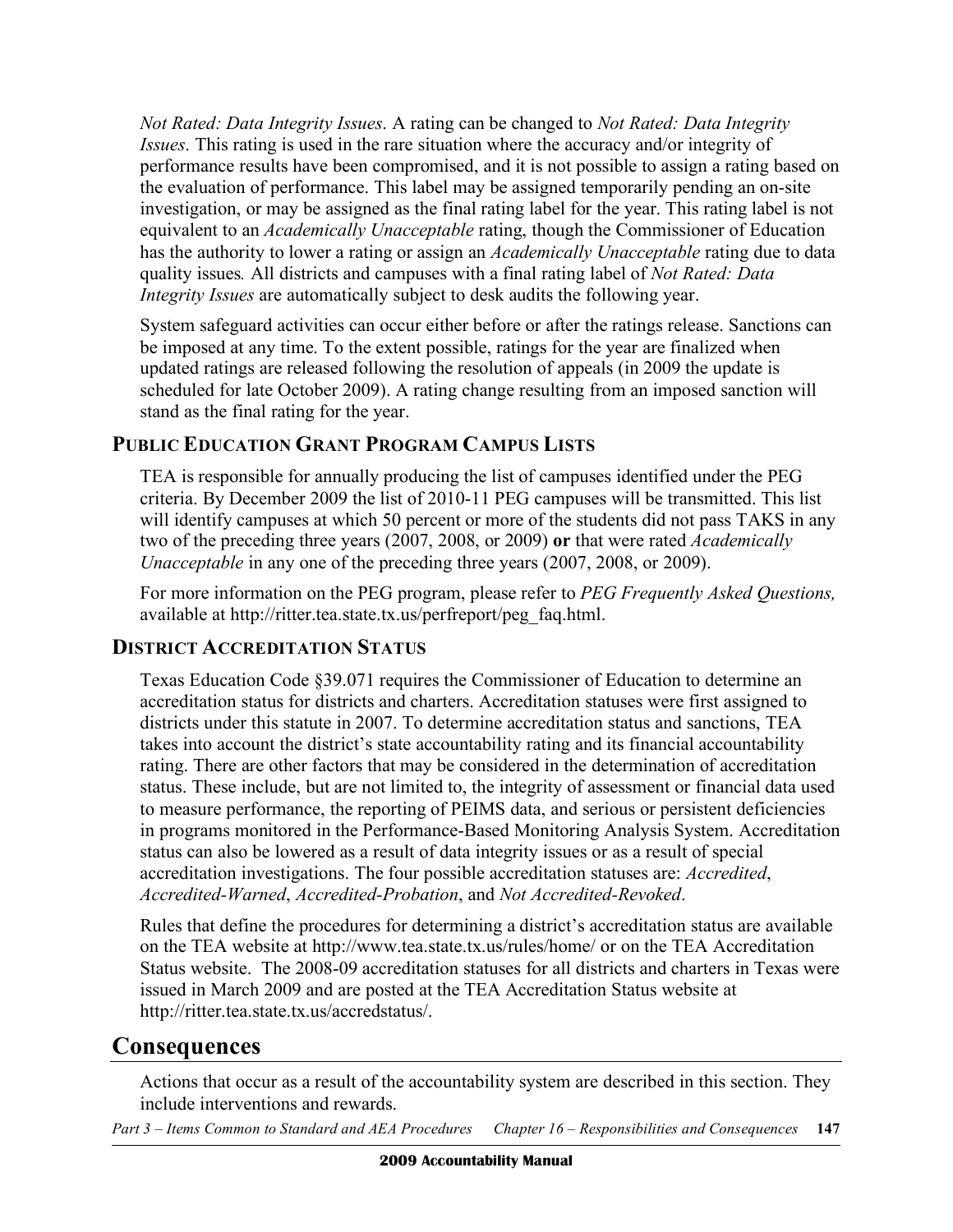#### **INTERVENTIONS**

 Interventions discussed below pertain to activities that result from the issuance of ratings under the state accountability system. State accountability-related interventions are those activities conducted by TEA to follow-up with districts and campuses either at-risk of a future low rating, or already assigned a low rating. Intervention activities reflect an emphasis integrity. Required levels of intervention are determined based on the requirements of TEC, Chapter 39. See the Division of Program Monitoring and Interventions website at: http://ritter.tea.state.tx.us/pmi/accmon/2009/index.html for more information. on increased student performance, focused improvement planning, data analysis, and data

 *Academically Unacceptable or AEA: Academically Unacceptable Campus/District Rating.*  Guidance and resources have been developed to address the graduated stages of intervention for districts and campuses rated *Academically Unacceptable* or *AEA: Academically Unacceptable* in the state accountability rating system. Activities for a first-year *Academically Unacceptable* campus include creation of a campus intervention team, completion of a focused data analysis, and development of a school improvement plan. Districts with a first-year *Academically Unacceptable* rating perform similar activities that are designed to address program improvement in the area(s) identified as unacceptable. Interventions are more aggressive when multiple years of *Academically Unacceptable* ratings are involved.

 *Determination of Multiple-year Academically Unacceptable Status.* In determining consecutive years of *Academically Unacceptable* ratings for purposes of accountability interventions and sanctions, only years that a campus is assigned an accountability rating of *Academically Acceptable*, *AEA: Academically Unacceptable*, or equivalent ratings in previous years, will be considered. That is, the consecutive years of *Academically Unacceptable* ratings may be separated by one or more years of temporary closure or *Not Rated* ratings. This policy applies to districts and charters as well as campuses when *Not Rated: Data Integrity Issues* and *Not Rated: Other* ratings are assigned. In 2004 no alternative education ratings were issued; instead the label *Not Rated: Alternative Education*  was used. *Academically Unacceptable* ratings separated by the 2004 *Not Rated: Alternative Education* label are considered consecutive. No state accountability ratings were issued in 2003; therefore, 2002 and 2004 are considered consecutive. An exception applies to districts (charters) or campuses that receive a rating of *AEA: Not Rated* – *Other* under the Alternative Education Accountability (AEA) Residential Facility procedures. For these residential facilities, *Academically Unacceptable* ratings separated by *AEA: Not Rated – Other* are not *Exemplary*, *Recognized*, *Academically Acceptable*, *Academically Unacceptable*, *AEA:*  considered consecutive.

 *Identification of Technical Assistance Team Campuses*. Texas Education Code §39.1322 requires the assignment of a technical assistance team (TAT) to a campus rated *Academically Acceptable* if that campus would be rated *Academically Unacceptable* using the accountability standards for the subsequent year. The purpose of the TAT identification is to serve as an early warning system and, therefore, provide interventions that may prevent the campus from being rated *Academically Unacceptable* in the subsequent year.

 TEA provided the 2008-09 list of TAT campuses to affected districts by November 4, 2008, following the release of the final 2008 accountability ratings. On November 7, 2008, TEA